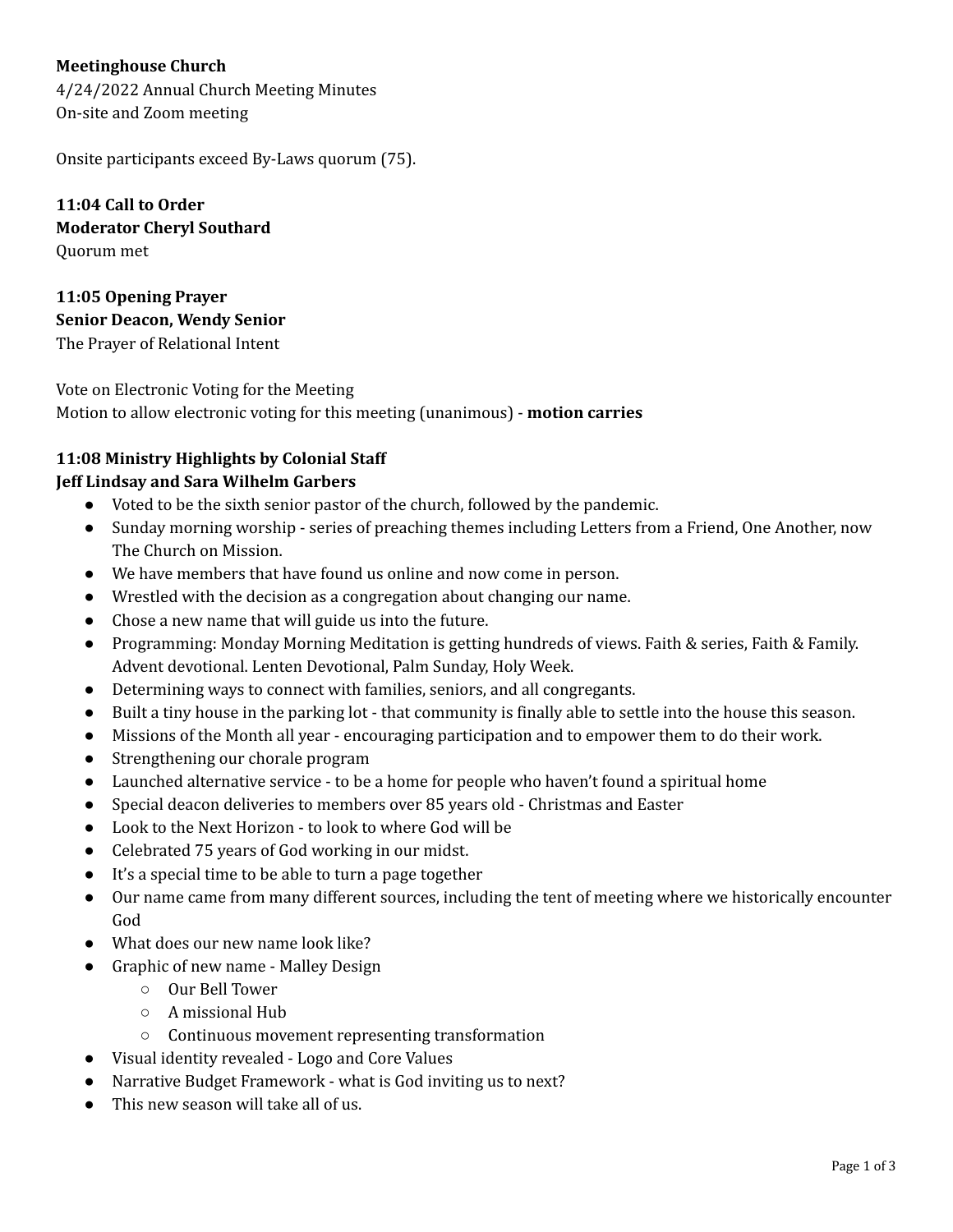- Opportunity to rethink how we do community: think creatively
- But also find some consistency
- Welcoming It's all of our jobs. We all need to work together.
- Considering cultivating and renewing partnerships in our community be a new blessing
- Refugee ministry the world will continue to come to our doorstep
- How to serve our oldest members and those in their golden years
- We must step out in faith together

## **11:35 Foundation Report**

#### **Barry Naugle**

- Over the first 43 years of our church we went from 0 to 6 million dollars. Now approaching 10 million.
- Continue to receive proceeds from sale of The Waters
- Foundation is designed to provide funding for key initiatives selected by Church Council.
- Recently, to make up for some of the lost giving due to the pandemic to help meet operative budget
- We do not expect this to be long-lasting
- Right now in an investment slump. Will have trouble relying on investment return this year, and will not be receiving more money from The Waters.

# **11:38 Treasurer's Report**

## **Jason Phillips**

- Finance committee meets monthly
- Ted Stark stepped in as chair of the finance committee
- Kris Henderson stepped into the gaps we had including revamping the budget process
- Review the 2022-2023 budget together
- The budget is always an expectation of what we think will happen in the year to come
- The spending section is our expression of investment in our staff
- Forecast is that we will be short of our actual budget, but slightly better than noted on the slides
- This year was flat with prior years in terms of giving (after years of decline)
- An example 21 average giving units would make up for the budget increase for next year
- Forecasting modest increases in other sources of revenue
- Our building is underutilized and we have an opportunity to do good, and this will increase income
- We came in under budget from a spending perspective overall.
- Next year expenses are going up. Some line items are being re-classified/moved example is A/V.
- The biggest change is HR inflation is contributing, increases in benefits costs, compensation adjustments, "upgrading" the director of church administration - we have hired Janetta.
- Inflation of facilities costs especially utilities.
- Governmental assistance COVID employee retention credit.
- The budget we are proposing this year has an even greater deficit than last year.
- The Foundation has the capacity to support this year's deficit, but leadership doesn't want to continue relying on this source of income
- A deficit of this size makes us all uncomfortable, but we are investing in the future instead of cutting staff and programming now

## Budget Questions:

- Is Upper Room still using our facility?
	- Yes. And Berry Patch.